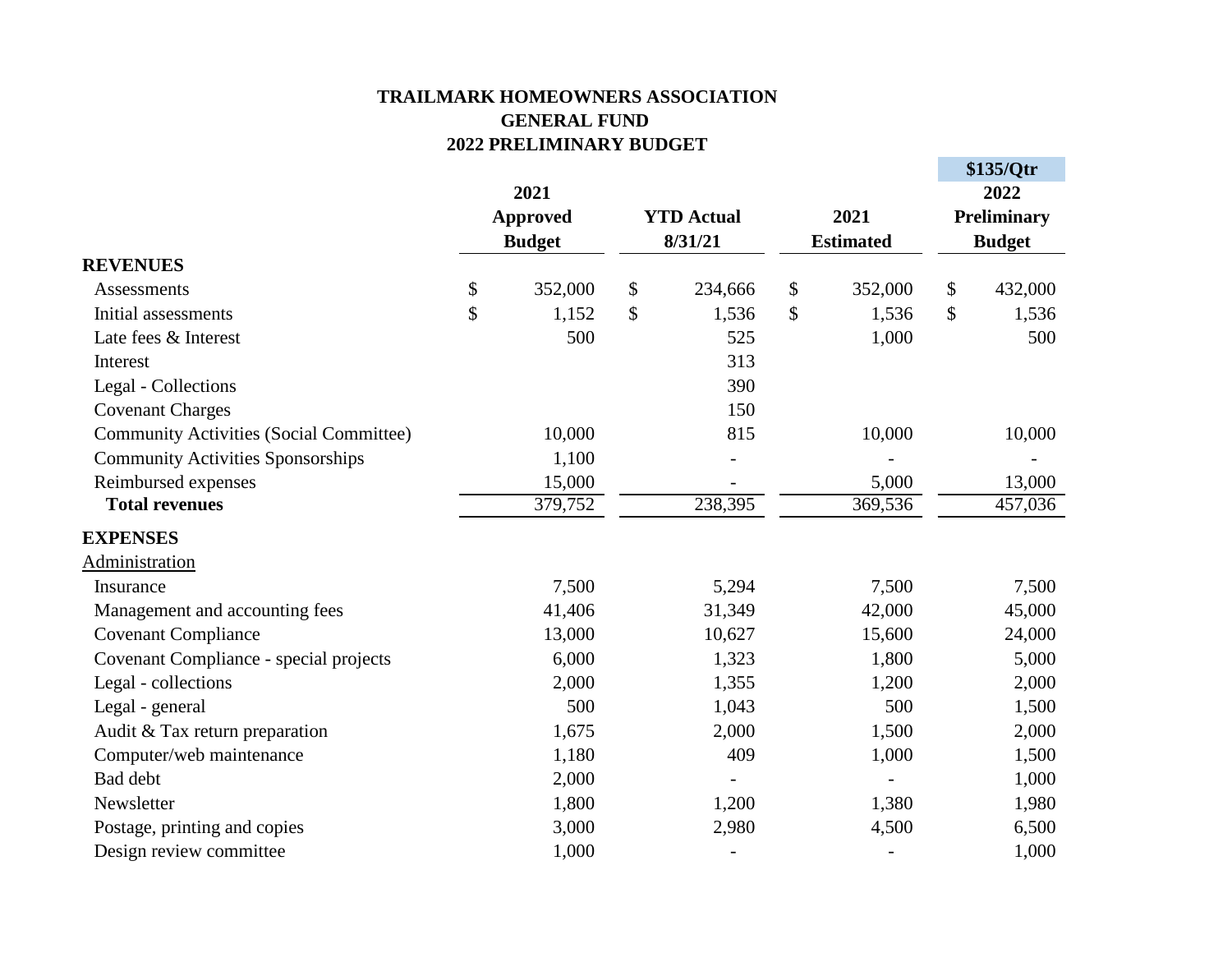| Social committee                           | 33,000  | 19,463    | 33,000  | 33,000   |
|--------------------------------------------|---------|-----------|---------|----------|
| Common area committee                      | 400     |           | 400     | 1,000    |
| Communication committee                    | 300     | 74        | 300     | 1,100    |
| Storage                                    | 2,580   | 1,549     | 2,655   | 2,880    |
| <b>Bank</b> charges                        |         |           | 100     | 100      |
| Total administrative expenses              | 117,341 | 78,666    | 113,435 | 137,060  |
| Grounds                                    |         |           |         |          |
| Landscape contract                         | 27,900  | 18,600    | 27,900  | 31,000   |
| Snow removal                               | 10,000  | 6,960     | 10,000  | 10,000   |
| Sprinkler repairs                          | 12,000  | 5,703     | 7,000   | 8,000    |
| <b>Utility locates</b>                     | 1,500   | 996       |         | 1,000    |
| Winter Watering                            | 1,000   |           | 1,000   | 1,000    |
| Fence repairs                              | 5,000   | 310       | 4,000   | 16,000   |
| General grounds maintenance                | 1,000   | 176       | 1,200   | 1,000    |
| Tree Trimming/spraying                     | 3,350   | 5,614     | 1,000   | 5,000    |
| SSPR Fees (port-o-lets)                    | 3,500   |           | 3,500   | 3,500    |
| Holiday lighting                           | 9,000   |           | 9,000   | 9,000    |
| Total grounds expenses                     | 74,250  | 38,359    | 64,600  | 85,500   |
| Utilities                                  |         |           |         |          |
| Gas and electricity                        | 1,400   | 957       | 1,250   | 1,400    |
| Water and sewer                            | 17,500  | 12,669    | 17,500  | 18,000   |
| Trash                                      | 168,000 | 118,972   | 168,000 | 168,000  |
| Dumpster day                               |         | 1,200     | 1,200   | 2,600    |
| Total utilities expenses                   | 186,900 | 133,798   | 187,950 | 190,000  |
| <b>Total expenses</b>                      | 378,491 | 250,823   | 365,985 | 412,560  |
| <b>Excess of Revenues Over (Under) Exp</b> | 1,261   | (12, 428) | 3,551   | 44,476   |
| <b>Other Financing Uses</b>                |         |           |         |          |
| <b>Transfer to Capital Reserve Fund</b>    |         |           |         | (75,000) |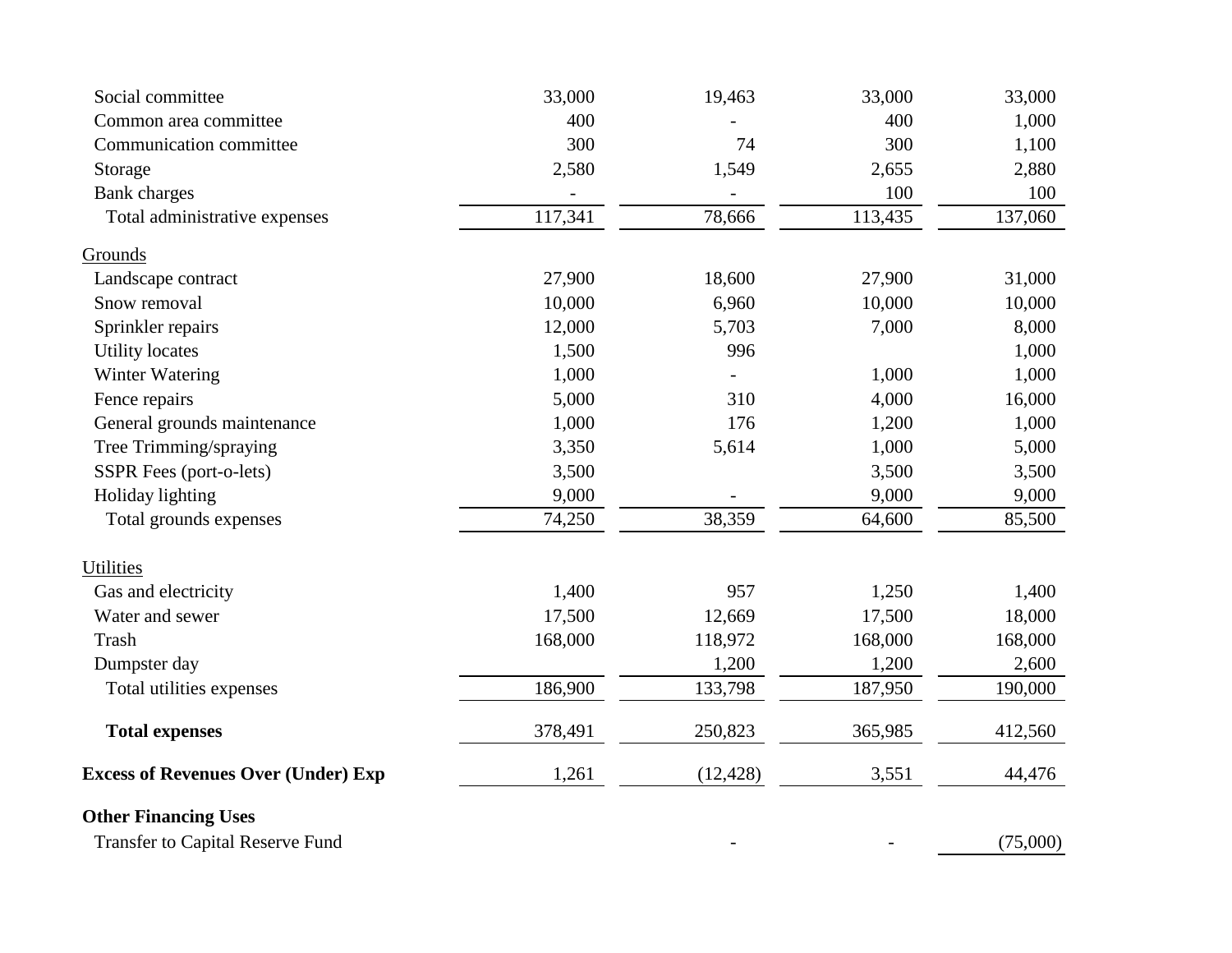| <b>Total Other Financing Uses</b> |       |               |               | (75,000)      |
|-----------------------------------|-------|---------------|---------------|---------------|
| <b>Net Change in Fund Balance</b> | 1,261 | (12, 428)     | 3,551         | (30, 524)     |
| <b>BEGINNING FUND BALANCE</b>     |       | 150,552       | 150,552       | 150,552       |
| <b>ENDING BALANCE</b>             |       | \$<br>138,124 | 154,103<br>\$ | 120,028<br>\$ |